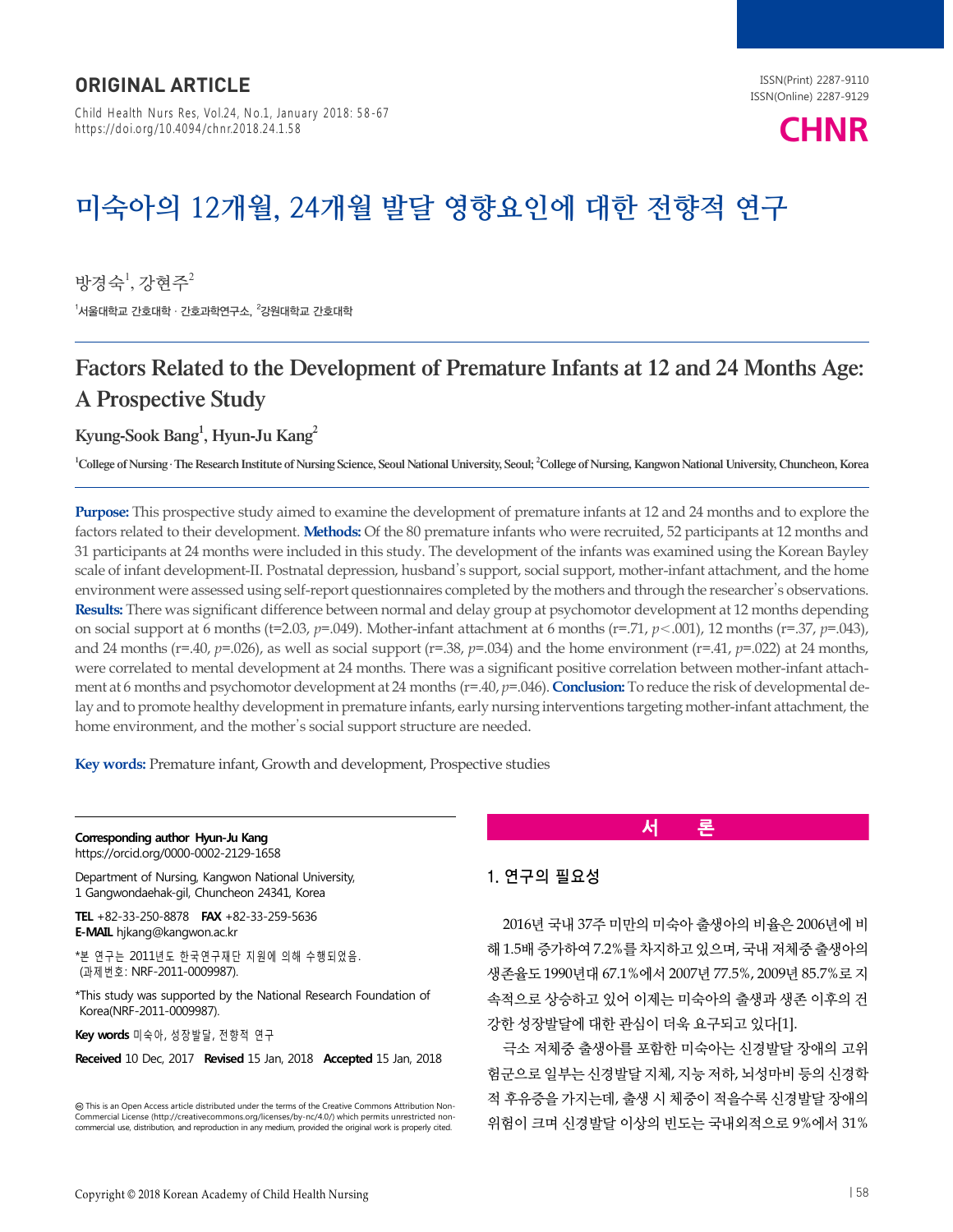까지 다양하게 보고되고 있다[2]. 미숙아의 뇌신경발달에 영향을 미치는 요인으로는 출생 체중, 재태 연령 이외에도 성별, 낮은 아프 가 점수, 뇌 백질연화증, 신생아 패혈증, 괴사성 장염 등과 산모의 연령, 산모의 감염, 주산기 스테로이드 사용 등 다양한 요인이 제시 되고 있다[3,4].

아동의 발달은 아동이 가지고 있는 생물학적, 내인적 요소뿐만 아니라 아동을 둘러싼 환경과 상호작용하며 발달단계에 따라 지속 적으로 변화한다. 특히 영유아기의 발달은 외부 환경으로서 주 양 육자인 어머니와의 상호작용의 영향력이 커서 어머니의 출산 후 우울과 같은 심리적 요인이 생후 1년경 양육 스트레스에 영향을 미 치고 생후 1년과 2년의 영아 발달에 부정적인 영향을 미치기도 한 다[5]. 또한 아동과 어머니 사이에 형성되는 모아 애착이 아동의 발 달에 영향을 미치는데, 모아 애착과 관련된 변인으로는 남편의 지 지가 있으며[6], 저소득층 어머니의 경우 사회적 지지를 많이 받는 다고 지각할수록 모아 애착이 강하여 어머니의 유아에 대한 양육 참여가 높고 유아의 인지발달도 높은 것으로 보고된 바 있다[7].

영유아 발달과 산후 우울, 모아 애착과 같은 어머니의 심리적 요 인과의 관련성은 미숙아에서도 예외는 아니어서 어머니의 양육 환 경이나 심리적 불안 등이 미숙아의 추후 발달에 영향을 미친다는 국외 보고가 있고[5], 국내 연구에서는 미숙아 어머니가 만삭아 어 머니보다 산후 우울 수준과 양육 스트레스가 높다는 연구결과가 있다[8]. 그러나 급속한 성장발달 시기인 12개월과 24개월 사이의 영유아기에 미숙아의 생리적 요인과 함께 어머니의 심리적 변인과 환경적 요인이 미숙아의 추후 발달과 어떠한 관련이 있는지에 대 해 장기간에 걸쳐서 종단적으로 확인한 연구는 찾기 어렵다.

본 연구는 미숙아로 출생하여 신생아 중환자실에서 입원치료를 받은 영아의 6개월 발달 관련 요인을 탐색한 Bang 등[9]의 후속 연 구로서, 해당 영아의 교정 연령 12개월과 24개월의 발달을 각각 추 적 조사하고 6, 12, 24개월 시점의 산후 우울, 남편 지지, 사회적 지 지, 모아 애착 및 가정양육환경을 조사하여 각 변수의 12, 24개월 발달과의 관련성을 전향적으로 확인하고자 하였다. 이전의 환경 적 조건들이 발달의 결과로 나타나기까지는 일정 기간이 걸릴 수 있으므로 본 연구에서는 이러한 선행조건들을 포함시켜 분석하고 자 한 것이다. 본 연구를 통하여 확인된 결과는 미숙아로 태어난 아 동의 장기적 발달을 증진시킬 수 있는 전략 마련을 위한 기초자료 로 활용하고자 한다.

## 2. 연구 목적

본 연구의 목적은 미숙아로 출생한 영아의 교정 연령 12개월과 24개월의 발달 상태를 확인하고 6, 12, 24개월 시점의 산후 우울, 남

편 지지, 사회적 지지, 모아 애착, 가정양육환경과의 관련성을 조사 하기 위함이다. 구체적인 목적은 다음과 같다.

- 미숙아로 출생한 영아의 12개월, 24개월의 가정양육환경과 발달 상태를 확인한다.
- 미숙아 어머니의 산후 우울, 남편 지지, 사회적 지지, 모아 애 착을 6, 12, 24개월 시점에서 확인한다.
- 미숙아로 출생한 영아의 12개월 정상발달군과 발달지연군 간 산후 우울, 남편 지지, 사회적 지지, 모아 애착, 가정양육환경 을 비교한다.
- 미숙아로 출생한 영아의 12개월, 24개월 발달과 산후 우울, 남 편 지지, 사회적 지지, 모아 애착, 가정양육환경의 관련성을 확인한다.

# **연구 방법**

#### 1. 연구 설계

본 연구는 미숙아로 출생하여 신생아 중환자실에서 입원치료를 받은 영유아의 교정 연령 12개월과 24개월의 발달 상태를 확인하 고 관련 요인을 탐색하기 위한 전향적 종단연구이다.

# 2. 연구 대상 및 자료 수집 방법

본 연구는 Bang 등[9]의 후속 연구로서, 전향적 연구 당시 최초 연구의 대상자로 선정된 미숙아는 2012년 2월부터 2013년 12월까 지 서울시 2개 대학병원과 시립병원, 강릉시 1개 종합병원에서 미 숙아로 출생한 후 신생아 중환자실에서 입원치료를 받다가 퇴원한 영아 총 80명이었다. 초기 대상자 선정기준은 재태 연령이 37주 미 만이고 출생 시 체중이 2,500g 미만으로 태어나 신생아 중환자실 에 입원하여 치료를 받은 미숙아로 하였으며 발달에 심각한 영향 을 미칠 수 있는 선천성 질환, 염색체 이상, 선천성 기형이 있는 경 우는 제외하였다. 이후 교정 연령 6개월에는 우편으로 자료를 수집 하였고 58명(72.5%)이 회신하였다[9]. 이후 교정 연령 12개월에 가 정 방문을 통한 발달검사에 응한 아동은 52명(65%)으로 본 연구에 포함되었으며 교정 연령 24개월에는 이사, 발달검사 참여 거부, 개 인 사유 등의 이유로 21명이 탈락하여 31명(39%)이 분석에 활용되 었다.

본 연구의 자료수집은 병원의무기록 및 가정방문을 통한 발달 검사와 설문조사를 통해 이루어졌다. 먼저 연구 시작 전에 소속기 관의 연구윤리심의위원회로부터 연구 진행에 대한 승인을 받았고 (승인번호 2011-67) 퇴원 전 미숙아의 어머니로부터 연구의 목적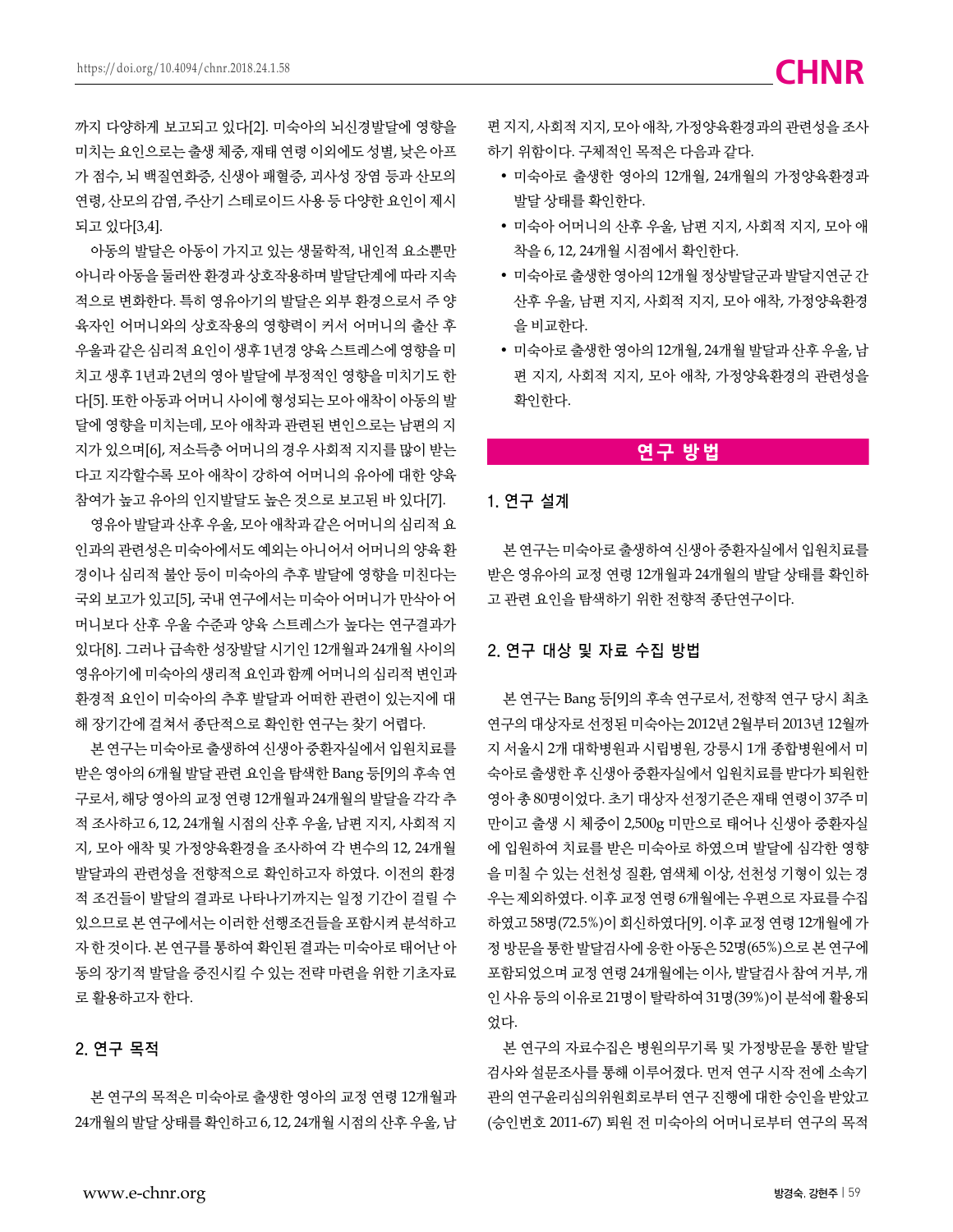과 방법을 충분히 설명한 후 연구참여에 대한 서면동의서를 받았 다. 이후 미숙아 퇴원 시점에 연구자가 직접 병원의무기록을 통 해 미숙아의 출생력과 입원력에 대한 자료를 수집하였다. 영아의 교정 연령 6개월 시점에는 어머니를 대상으로 산후 우울, 남편 지 지, 사회적 지지, 모아 애착, 덴버 Prescreening Developmental Questionnaire (PDQ)에 대한 설문지를 우편으로 보내어 회수하 였다[9]. 교정 연령 12개월과 24개월 시점에는 미리 전화로 가정방 문에 대한 일정을 약속한 후 연구자가 직접 가정방문을 하여 영유 아를 대상으로 한국형 영유아 베일리 검사(Korean Bayley Scale of Infant Development-II, K-BSID-II)를 통한 발달검사를 시행하 고 어머니 면담과 관찰을 통한 가정양육환경을 조사하였다. 또한 어머니를 대상으로 산후 우울, 남편 지지, 사회적 지지, 모아 애착 에 대한 설문조사를 실시하였다. 발달검사를 시행한 연구자는 연 구 수행을 위해 K-BSID-II 초중급 자격을 이수하였고, 병원에서 직 접 미숙아 대상으로 발달검사를 수행하고 있는 실무자로부터 훈련 을 받았다.

#### 3. 연구 도구

#### **1)** 미숙아의 특성

미숙아의 특성은 성별, 다태 여부, 재태 연령, 출생 시 체중, 분만 유형, 출생 후 1분과 5분 아프가 점수, 분만장에서의 소생술 시행 여 부, 인공호흡기 삽입 일수, 재원 기간, 퇴원 시 체중, 신경생리학적 위 험도이다. 미숙아의 신경생리학적 위험도(Revised Neuro Biologic Risk Score, Revised NBRS)는 인공호흡기, 혈중 산도, 경련, 뇌실 내출혈, 뇌실주위 백질연화증, 감염, 저혈당의 총 7개 항목으로 구 성되어 있고 임상 상태에 따라 0, 1, 2, 4점 중 하나가 부여되며 점수 가 높을수록 신경생리학적 위험도가 높음을 의미한다[10].

# **2)** 한국형 영유아 베일리 검사

미숙아의 교정 연령 12개월과 24개월의 발달 측정은 Cho와 Park [11]이 표준화한 도구인 K-BSID-II를 사용하였다. 이 도구는 1~42 개월 영유아를 대상으로 하며 감각과 지각의 예민성, 자극에의 반 응, 시각 변별, 물체 영속성, 언어적 의사소통, 형태 기억, 사물의 유 목적적 조작 능력 등을 검사하는 인지 척도 178문항과 앉기, 서기, 걷기 등 신체적 운동 및 통제 능력, 손과 손가락의 정교한 조작 기술 등을 검사하는 동작 척도 112문항으로 구성되어 있다. 척도별 발달 지수는 평균 100점, 표준편차 15점(범위 50~150)이며 115점 이상 은 우수, 85~114점은 정상, 70~84점은 경도 지체, 69점 이하는 중 도 지체로 평가한다. 본 연구에서는 인지발달지수와 동작발달지 수를 산출하였고 85점 이상을 정상발달군, 85점 미만을 발달지연 군으로 분류하였다.

# **3)** 미숙아의 환경 변인

미숙아의 환경 변인으로서 교정 연령 6, 12, 24개월 시점의 산후 우울, 남편 지지, 사회적 지지, 모아 애착 및 가정양육환경을 조사 하였으며 연구도구는 다음과 같다.

## (1) 산후 우울

산후 우울은 Cox, Holden과 Sagovsky [12]의 산후 우울증 평 가척도 Edinburg Postnatal Depression Scale (EPDS)을 Yeo [13] 가 번안한 도구로 측정하였다. 이 도구는 0점에서 3점까지 4점 척 도의 10문항으로 구성되며 점수가 높을수록 산후 우울의 정도가 높음을 의미한다. 본 연구에서 Cronbach's ⍺는 .78이었다.

#### (2) 남편 지지

남편 지지는 Taylor [14]의 연구를 바탕으로 Bai [15]가 수정 ․ 보 완한 도구로 측정하였다. 이 도구는 어머니가 지각한 남편의 신체 적 지지 11문항, 정신적 지지 7문항으로 총 18문항 4점 척도로 구성 되어 있으며 점수가 높을수록 남편의 지지가 높음을 의미한다. Bai 의 연구에서 Cronbach's ⍺는 .90이었고[15], 본 연구에서는 .86이 었다.

#### (3) 사회적 지지

사회적 지지는 Abbey, Abramis와 Caplan [16]의 도구를 You 와 Kwon [17]이 수정한 도구로 측정하였다. 이 도구는 1점에서 5 점까지 5점 척도로 평가하는 11문항이며 점수가 높을수록 사회적 지지가 높다. You와 Kwon [17]의 연구에서 Cronbach's ⍺는 .76 이었고 본 연구에서는 .76이었다. 연구자는 전자 메일을 통해 도구 사용에 대한 승인을 얻었다.

#### (4) 모아 애착

모아 애착은 Müller [18]가 개발한 Maternal Attachment Inventory 도구를 Han [19]이 수정 ․ 보완한 도구로 측정하였다. 이 도구는 1점에서 4점까지 4점 척도의 26문항으로 구성되며 점수 가 높을수록 모성의 영아에 대한 애착의 정도가 높음을 의미한다. Han [19]의 연구에서 Cronbach's ⍺는 .89였고 본 연구에서는 .96 이었다.

#### (5) 가정양육환경

가정양육환경은 Bradley와 Caldwell [20]이 개발한 Home Observation for Measurement of the Environment 도구를 Lee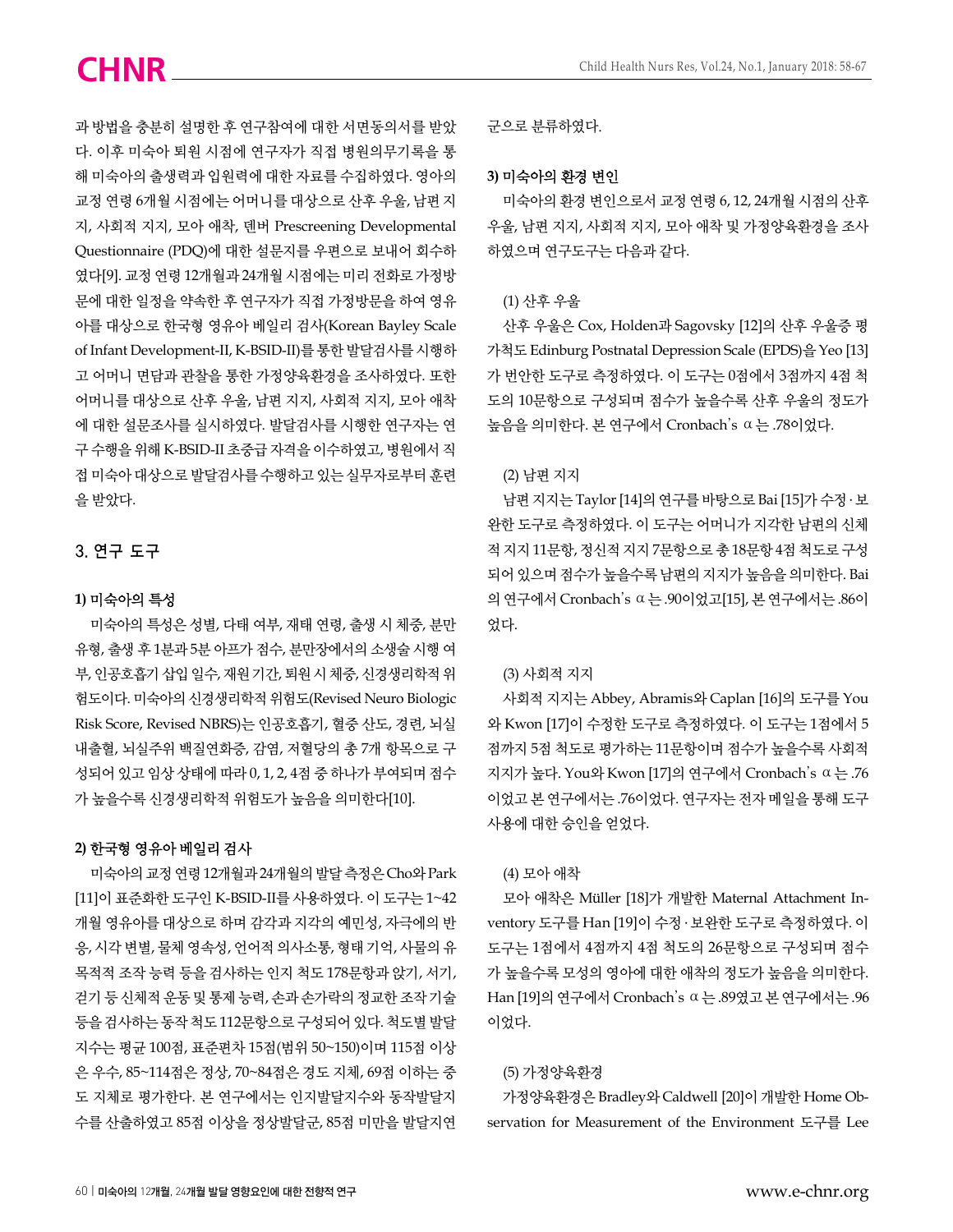[21]가 번안한 0~3세용 도구를 사용하였다. 환경 조직 6문항, 적절 한 장난감의 구비 상태 9문항, 일상생활에서 주는 자극의 다양성 5 문항, 어머니의 참여도 6문항, 어린이의 행동에 대한 수용성 8문항, 어머니의 정서적, 언어적 반응 11문항의 총 6개 영역, 45 문항으로 각 문항에 예/ 아니오로 답하도록 되어있다. 본 연구에서는 가정 방문을 통한 연구자의 관찰과 어머니와의 면담을 통해 예는 1점, 아니오는 0점으로 점수화하였다. 점수가 높을수록 아동 발달에 긍 정적인 가정양육환경임을 의미하며 본 연구에서 Cronbach's ⍺ 는 .79였다.

# 4. 자료 분석 방법

본 연구의 자료는 SPSS/WIN Statistics 22 프로그램을 이용하 여 분석하였다. 미숙아의 특성을 확인하기 위하여 빈도와 백분율, 평균과 표준편차, 중앙값과 범위의 기술통계를 이용하였다. 교정 연령 6, 12, 24개월의 산후 우울, 남편 지지, 사회적 지지, 모아 애착 점수와 교정 연령 12개월, 24개월의 인지발달지수와 동작발달지 수는 평균과 표준편차를 이용하였다. 교정 연령 12개월의 정상발 달군과 발달지연군 간의 미숙아 특성과 환경 변인 간의 차이를 비 교하기 위해 t-test와 $\,x^2\,$ test, Fisher's exact test를 이용하였다. 마 지막으로 교정 연령 12개월, 24개월의 발달지수와 환경 변인 간의 상관관계를 확인하기 위해 Pearson's correlation coefficient를 구하였다.

# **연구 결과**

#### 1. 미숙아의 특성

미숙아의 특성으로는 남아가 31명(59.6%), 여아가 21명(40.4%) 이었고 다태아로 출생한 경우는 32명(61.5%)이었다. 재태 연령은 평균 30.9±3.2주, 출생 시 체중은 평균 1,453.3±425.7그램(gram) 이었다. 분만유형은 질식 분만이 23명(44.2%), 제왕 절개가 29명 (55.8%)이었다. 1분 아프가 점수는 평균 5.27±1.98점, 5분 아프가 점수는 평균 7.31±1.52점이었고 분만 시 소생술은 24명(46.2%)이 경험하였다. 인공호흡기 삽입 일수는 0일에서 118일(중앙값 7일), 재원 일수는 3일에서 135일(중앙값 37일)이었고 퇴원 시 평균 체중 은 2,429.6±522.2그램(gram)이었다. 그리고 revised NBRS 점수 는 0점에서 7점(중앙값 2점)이었다(Table 1).

### **1) 12**개월**, 24**개월의 한국형 베일리 영유아 발달검사 결과

대상 아동의 12개월 시점의 인지발달지수는 95.65±15.73점, 동

| Variables                                              | $n$ (%) or<br>$M\pm SD$ | Median<br>(Min~Max) |
|--------------------------------------------------------|-------------------------|---------------------|
| Gender<br>Male<br>Female                               | 31(59.6)<br>21(40.4)    |                     |
| Multiple pregnancy<br>Singleton<br>Multiplet           | 20(38.5)<br>32(61.5)    |                     |
| Gestational age (weeks)                                | $30.9 \pm 3.2$          |                     |
| Birth weight (grams)                                   | 1,453.3±425.7           |                     |
| Delivery type<br>Vaginal delivery<br>Cesarean delivery | 23 (44.2)<br>29(55.8)   |                     |
| 1 minute Apgar score                                   | $5.27 \pm 1.98$         |                     |
| 5 minute Apgar score                                   | $7.31 \pm 1.52$         |                     |
| Birth resuscitation<br>Yes<br>No                       | 24 (46.2)<br>28 (53.8)  |                     |
| Duration of ventilator treatment<br>(days)             |                         | $7(0-118)$          |
| Hospital stay (days)                                   |                         | $37(3 \times 135)$  |
| Body weight at discharge (grams) $2,429.6 \pm 522.2$   |                         |                     |
| <b>Revised NBRS</b>                                    |                         | $2(0-7)$            |

**Table 1.** Physiological Characteristics of the Premature Infants

NBRS=Neurobiologic risk score.

작발달지수는 87.44±15.30점이었고 발달지수 85점 미만인 경우 는 각각 9명(17.3%), 22명(42.3%)이었다. 또한 24개월 시점의 인지 발달지수는 100.96±15.30점, 동작발달지수는 87.94±14.33점이 었으며 발달지수 85점 미만인 경우는 각각 3명(5.7%), 13명(41.9 %)이었다(Table 2).

#### **2) 6, 12, 24**개월의 환경 변인

미숙아의 6, 12, 24개월의 환경 변인인 산후 우울, 남편 지지, 사회 적 지지, 모아 애착, 가정양육환경 점수를 살펴본 결과 6, 12, 24개월 의 산후 우울은 각각 6.69±4.66점, 6.79±3.91점, 6.66±3.01점이었 고, 남편 지지는 50.60±8.15점, 57.88±9.30점, 56.03±8.99점이었 다. 6, 12, 24개월의 사회적 지지는 각각 45.07±6.55점, 43.63±6.57 점, 43.91±7.14점이었으며 모아 애착은 95.53±9.97점, 93.06±9.95 점, 96.31±9.03점이었다. 마지막으로 가정양육환경의 경우 12개 월에는 39.38±3.55점, 24개월에는 41.16±2.76점으로 나타났다 (Table 3).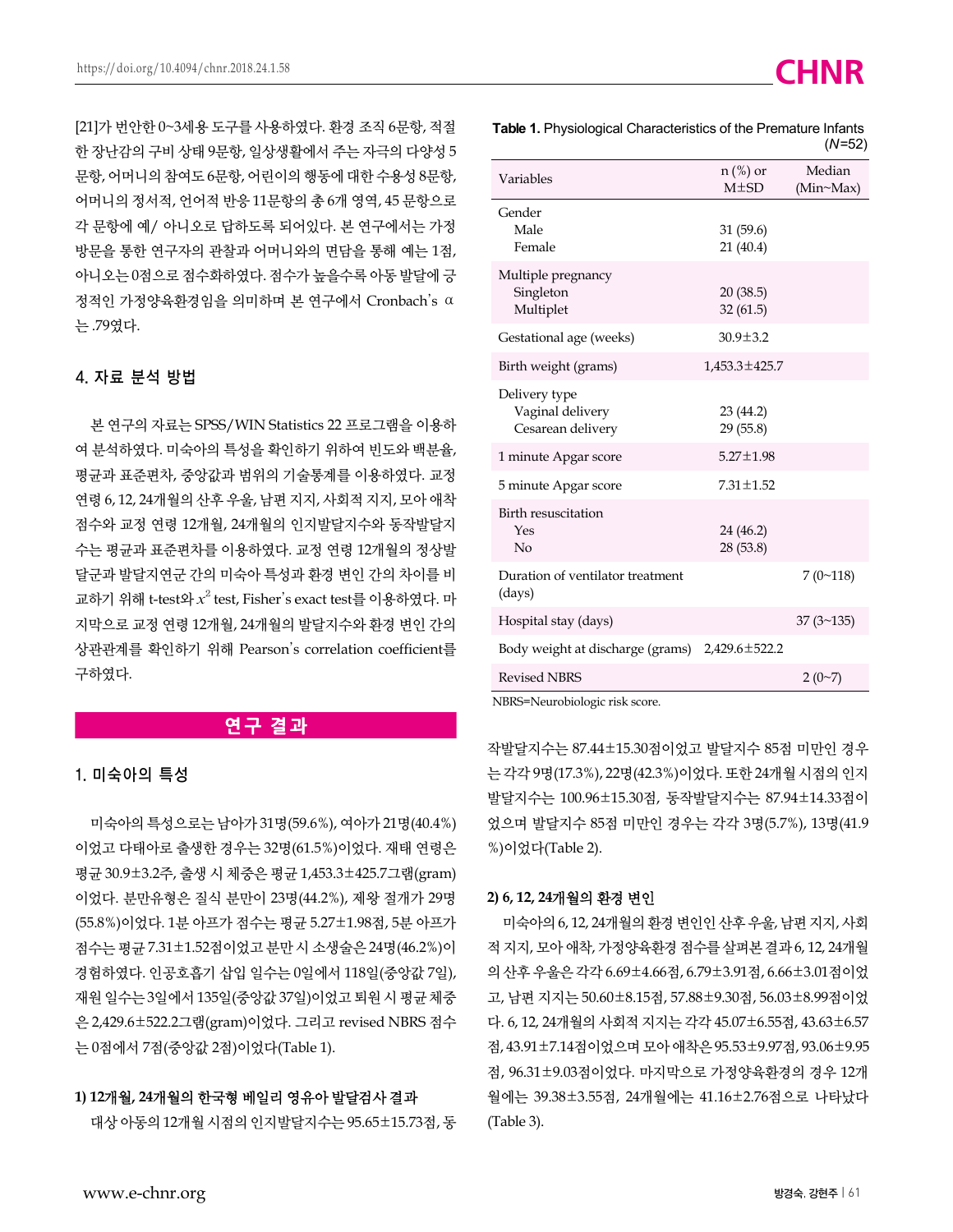|                                                         |                            | At 12 months $(n=52)$                               |                 | At 24 months $(n=31)$                               |            |
|---------------------------------------------------------|----------------------------|-----------------------------------------------------|-----------------|-----------------------------------------------------|------------|
| Bayley developmental index                              | Categories                 | $n$ (%) or M $\pm$ SD                               | Range           | $n$ (%) or M $\pm$ SD                               | Range      |
| <b>MDI</b><br>Above normal<br>Normal<br>At-risk/delayed | >115<br>$85 - 115$<br>< 85 | $95.65 \pm 15.73$<br>5(9.6)<br>38 (73.1)<br>9(17.3) | $59 - 138$      | $100.96 \pm 15.30$<br>5(16.1)<br>23(44.2)<br>3(5.7) | $64 - 122$ |
| <b>PDI</b><br>Above normal<br>Normal<br>At-risk/delayed | >115<br>$85 - 115$<br>< 85 | $87.44 \pm 15.30$<br>2(2.4)<br>28(53.8)<br>22(42.3) | $50 \times 116$ | $87.94 \pm 14.33$<br>0(0.0)<br>18(58.1)<br>13(41.9) | $59 - 122$ |

#### **Table 2.** Bayley Development Index of Premature Infants at 12 and 24 Months (*N*=52)

MDI=Mental development index; PDI=Psychomotor development index.

#### **Table 3.** Environmental Characteristics of Premature Infants at 6, 12, and 24 Months (*N*=52)

| Variables           | At 6 months $(n=52)$ | At 12 months $(n=52)$ | At 24 months $(n=31)$ |
|---------------------|----------------------|-----------------------|-----------------------|
|                     | $M\pm SD$            | $M\pm SD$             | $M\pm SD$             |
| <b>EPDS</b>         | $6.69 \pm 4.66$      | $6.79 \pm 3.91$       | $6.66 \pm 3.01$       |
| Husband's support   | $50.60 \pm 8.15$     | 57.88±9.30            | $56.03 \pm 8.99$      |
| Social support      | $45.07 \pm 6.55$     | $43.63 \pm 6.57$      | $43.91 \pm 7.14$      |
| Maternal attachment | $95.53 \pm 9.97$     | $93.06 \pm 9.95$      | $96.31 \pm 9.03$      |
| <b>HOME</b>         | None                 | 39.38±3.55            | $41.16 \pm 2.76$      |

EPDS=Edinburg postnatal depression scale; HOME=Home observation for measurement of the environment inventory.

# **3) 12**개월 정상발달군과 발달지연군 간 미숙아 특성 및 환경 변인의 비교

12개월의 정상발달군과 발달지연군 간의 미숙아 특성과 산후 우울, 남편 지지, 사회적 지지, 모아 애착, 가정양육환경의 차이를 검정한 결과는 Table 4와 같다. 인지발달에서는 두 군간 유의한 차 이를 나타내는 변수가 없었으나 동작발달의 경우, 발달지연군이 정상발달군에 비해 1분 아프가 점수(t=0.13, *p*<.001), 5분 아프가 점수(t=0.29, *p*=.016)가 통계적으로 유의하게 더 낮았으며, 출생 시 소생술을 더 많이 하였고(t=7.45, *p*=.006), 인공호흡기 삽입 일수(t=3.36, *p*=.001), 재원 일수(t=2.47, *p*=.019)도 더 많았다. 또한 revised NBRS 점수가 통계적으로 유의하게 높았다(t=4.11, *p*<.001). 또한 대상 아동의 6개월 시기에 사회적 지지 점수는 정상발 달군에 비해 발달지연군에서 더 낮았다(t=2.03, *p*=.049)(Table 4).

# **4) 12**개월**, 24**개월의 인지발달지수**,** 동작발달지수와 환경 변인 간의 상관관계

12개월의 인지발달지수는 12개월의 동작발달지수와 유의한 양 의 상관관계(r=.36, *p*=.045)를 보였으며 24개월의 산후 우울 점수 와는 유의한 음의 상관관계를 보였다(r=-.41, *p*=.021). 또한 12개 월의 동작발달지수는 24개월의 동작발달지수와 유의한 양의 상관 관계(r=.44, *p*=.014), 24개월의 남편 지지(r=.37, *p*=.038)와 유의 한 양의 상관관계를 보였다.

24개월의 인지발달지수는 24개월의 동작발달지수(r=.48, *p*= .007)와 사회적 지지 점수(r=.38, *p*=.034), 6개월(r=.71, *p*<.001), 12개월(r=.37, *p*=.043), 24개월(r=.40, *p*=.026)의 모아 애착 점수, 24개월의 가정양육환경(r=.41, *p*=.022)와 유의한 양의 상관관계를 보였으며, 24개월의 산후 우울(r=-.39, *p*=.031)과는 유의한 음의 상 관관계를 보였다. 또한 24개월의 동작발달 지수는 6개월의 모아 애 착과 유의한 양의 상관관계(r=.40, *p*=.046)를 보였다(Table 5).

## **논 의**

본 연구는 미숙아로 출생하여 신생아 중환자실에서 입원치료를 받은 영아의 12개월과 24개월의 발달 상태를 추적 조사하여, 12개 월 정상발달군과 발달지연군 간 미숙아 특성과 미숙아를 둘러싼 환경 변인으로서 산후 우울, 남편 지지, 사회적 지지, 모아 애착 및 가정양육환경의 차이가 있는지 파악하고자 하였다. 또한 12개월, 24개월의 발달과 6개월, 12개월, 24개월 환경 변인과의 상관관계 를 확인하고자 하였다.

본 연구의 발달검사 결과, 미숙아로 출생한 영아의 12개월 인지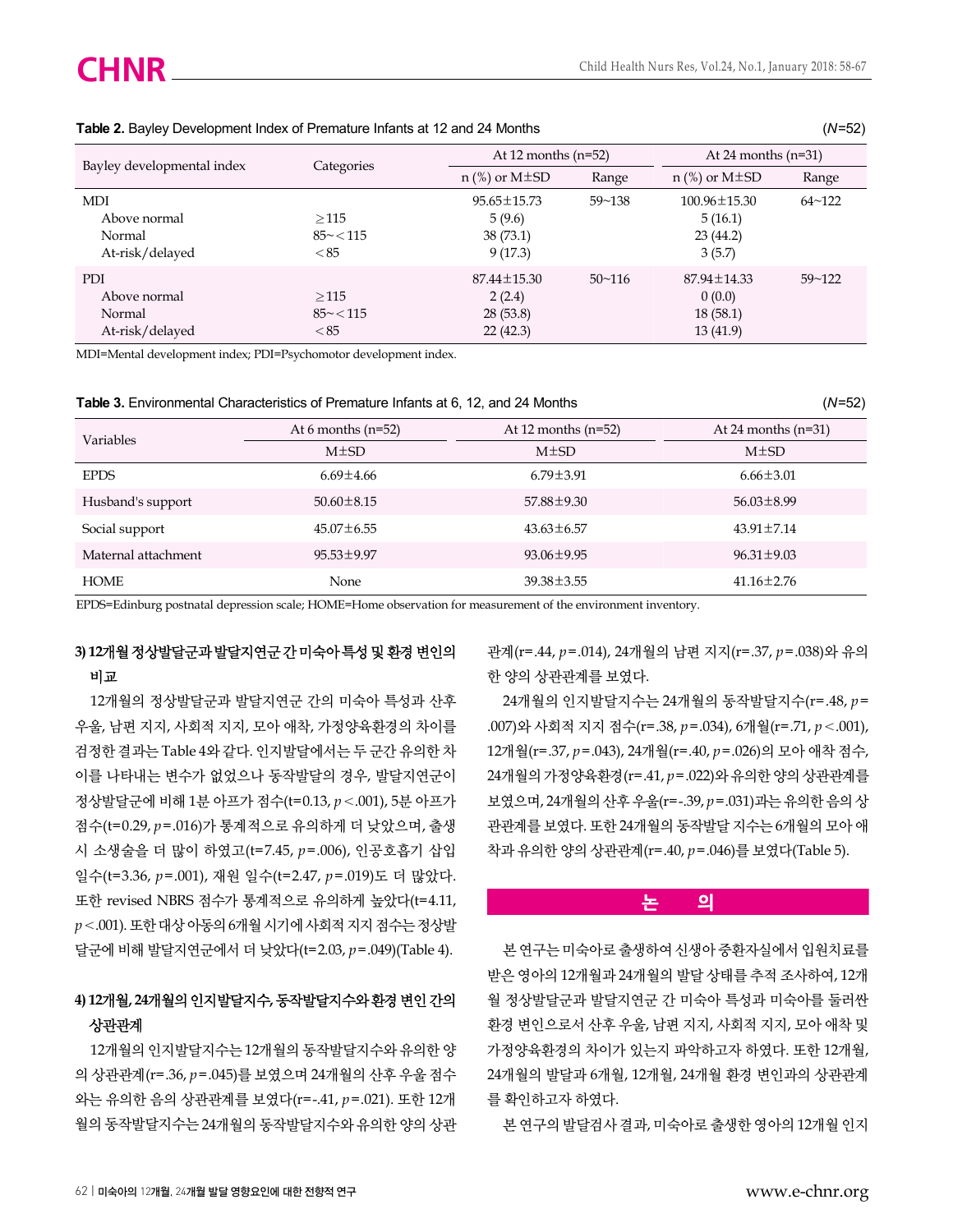|                                                        |                                    | Mental development index           |                                |                                    | Psychomotor development index        |                                |
|--------------------------------------------------------|------------------------------------|------------------------------------|--------------------------------|------------------------------------|--------------------------------------|--------------------------------|
| Variables                                              | Above normal/<br>normal $(n=43)$   | At risk/<br>delayed $(n=9)$        | $x^2$ or z or t $(p)$          | Above normal/<br>normal $(n=30)$   | At risk/<br>delayed (n=22)           | $x^2$ or z or t $(p)$          |
|                                                        | $n$ (%) or M $\pm$ SD              | $n$ (%) or M $\pm$ SD              |                                | $n$ (%) or M $\pm$ SD              | $n$ (%) or M $\pm$ SD                |                                |
| Gender*<br>Male<br>Female                              | 24 (77.4)<br>19 (90.5)             | 7(22.6)<br>2(9.5)                  | $1.59$ (.283)*                 | 17(54.8)<br>13(61.9)               | 14 (45.2)<br>8(38.1)                 | $0.26$ (.613)                  |
| Multiple pregnancy<br>Singleton<br>Multiplet           | 17(85.0)<br>26 (81.3)              | 3(15.0)<br>6(18.8)                 | $0.12$ (.728)                  | 10(50.0)<br>20(62.5)               | 10(50.0)<br>12(37.5)                 | $0.79$ $(.375)$                |
| Gestational age (weeks)                                | $30.7 \pm 2.4$                     | $31.8 \pm 4.4$                     | 1.02(.311)                     | $31.3 \pm 3.1$                     | $30.2 \pm 3.1$                       | $1.23$ $(.223)$                |
| Birth weight (grams)                                   | 1,444.0±428.3                      | 1,497.7±435.4                      | $0.34$ $(.734)$                | 1,515.8±375.0                      | $1,368.1 \pm 482.3$                  | 1.24(.220)                     |
| Delivery type<br>Vaginal delivery<br>Cesarean delivery | 19 (82.6)<br>24 (82.8)             | 4(17.4)<br>5(17.2)                 | 0.00(0.989)                    | 12(52.2)<br>18(62.1)               | 11(47.8)<br>11 (37.9)                | $0.52$ (.473)                  |
| 1 minute Apgar score                                   | $5.23 \pm 2.02$                    | $5.44 \pm 1.88$                    | $0.29$ (.774)                  | $6.07 \pm 1.57$                    | $4.18 \pm 1.99$                      | $0.13$ ( $< .001$ )            |
| 5 minute Apgar score                                   | $7.21 \pm 1.57$                    | $7.78 \pm 1.20$                    | 1.02(.311)                     | $7.73 \pm 1.31$                    | $6.73 \pm 1.61$                      | 0.29(0.016)                    |
| Birth resuscitation*<br>Yes<br>$\rm No$                | 19 (79.2)<br>24 (85.7)             | 5(20.8)<br>4(14.3)                 | $0.39$ (.716) <sup>*</sup>     | 9(37.5)<br>21(75.0)                | 15(62.5)<br>7(25.0)                  | 7.45(.006)                     |
| Duration of ventilator<br>treatment (days)             | 15.79 ± 23.55                      | $28.33 \pm 43.66$                  | 1.23(.224)                     | $7.80 \pm 13.35$                   | $31.82 \pm 36.01$                    | 3.36(.001)                     |
| Hospital stay (days)                                   | 44.40±29.51                        | $51.11 \pm 43.48$                  | 0.57(0.571)                    | 36.07±23.69                        | 58.50±37.40                          | 2.47 (.019)                    |
| Body weight on discharge<br>(grams)                    | 2,389.5 ± 472.5                    | $2,621.1 \pm 718.7$                | $1.22$ $(.230)$                | 2,318.3±390.8                      | 2,581.3±639.9                        | 1.84 (.072)                    |
| <b>Revised NBRS</b>                                    | $2.21 \pm 2.20$                    | $2.33 \pm 2.69$                    | 0.15(.883)                     | $1.27 \pm 1.74$                    | $3.55 \pm 2.26$                      | 4.11 ( $< .001$ )              |
| <b>EPDS</b><br>At 6 months<br>At 12 months             | $6.42 \pm 3.94$<br>$6.37 \pm 3.95$ | $8.14 \pm 7.78$<br>$8.78 \pm 3.15$ | $0.90$ $(.375)$<br>1.71 (.093) | $5.63 \pm 4.02$<br>$6.17 \pm 4.41$ | $8.28 \pm 5.20$<br>$7.64 \pm 2.99$   | 1.92(0.061)<br>1.35(0.183)     |
| Husband's support<br>At 6 months<br>At 12 months       | $50.74 \pm 7.60$<br>58.70 ± 8.81   | 49.86±11.38<br>54.00 ± 11.14       | $0.26$ (.796)<br>1.39(0.171)   | $51.74 \pm 8.11$<br>59.57±9.07     | $48.89 \pm 8.12$<br>$55.59 \pm 9.33$ | 1.16(0.255)<br>1.54(0.129)     |
| Social support<br>At 6 months<br>At 12 months          | 45.29±5.92<br>$43.91 \pm 6.65$     | 43.86±9.79<br>$42.33 \pm 6.36$     | 0.53(0.600)<br>0.65(.519)      | $46.63 \pm 6.25$<br>44.30±6.86     | $42.72 \pm 6.43$<br>$42.73 \pm 6.18$ | 2.03(0.049)<br>$0.85$ (.399)   |
| Maternal attachment<br>At 6 months<br>At 12 months     | 97.74±9.39<br>92.98 ± 10.69        | 94.43±13.56<br>93.44±5.57          | $0.32$ $(.754)$<br>0.13(0.899) | $97.41 \pm 6.39$<br>93.77±9.42     | 92.72±13.46<br>92.09±10.77           | 1.57(0.124)<br>$0.60$ $(.554)$ |
| <b>HOME</b> score<br>At 12 months                      | 39.58 ± 3.55                       | 38.44±2.92                         | 0.90(0.374)                    | 39.97±2.81                         | 38.59±4.11                           | 1.35(0.184)                    |

**Table 4.** Comparison of the Physiological and Environmental Characteristics of Premature Infants at 12 Months according to the Presence of Delayed Mental/Psychomotor Development Presence of Delayed Mental/Psychomotor Development

\*Fisher's exact test; EPDS=Edinburg postnatal depression scale; HOME=Home observation for measurement of the environment inventory.

발달지수는 평균 95.65±15.73점이었고 발달지수 85점 미만인 영 아는 17.3%였으며 동작발달지수의 평균은 87.44±15.30점이고 발달지수 85점 미만인 영아는 42.3%였다. 이는 미숙아를 교정 연 령 6개월에 추적 조사하여 한국형 PDQ II로 조사한 결과 43.1%

가 의심스러운 발달이었던 선행 결과와 유사하다[9]. 또한 이는 Dempsey, Abrahamson과 Keller-Margulis [22]의 연구에서 인 지발달의 위험군이 16.1%, 동작발달 위험군이 39.3%였던 결과와 Janssen 등[23]의 연구에서 재태 연령 32주 미만의 미숙아의 교정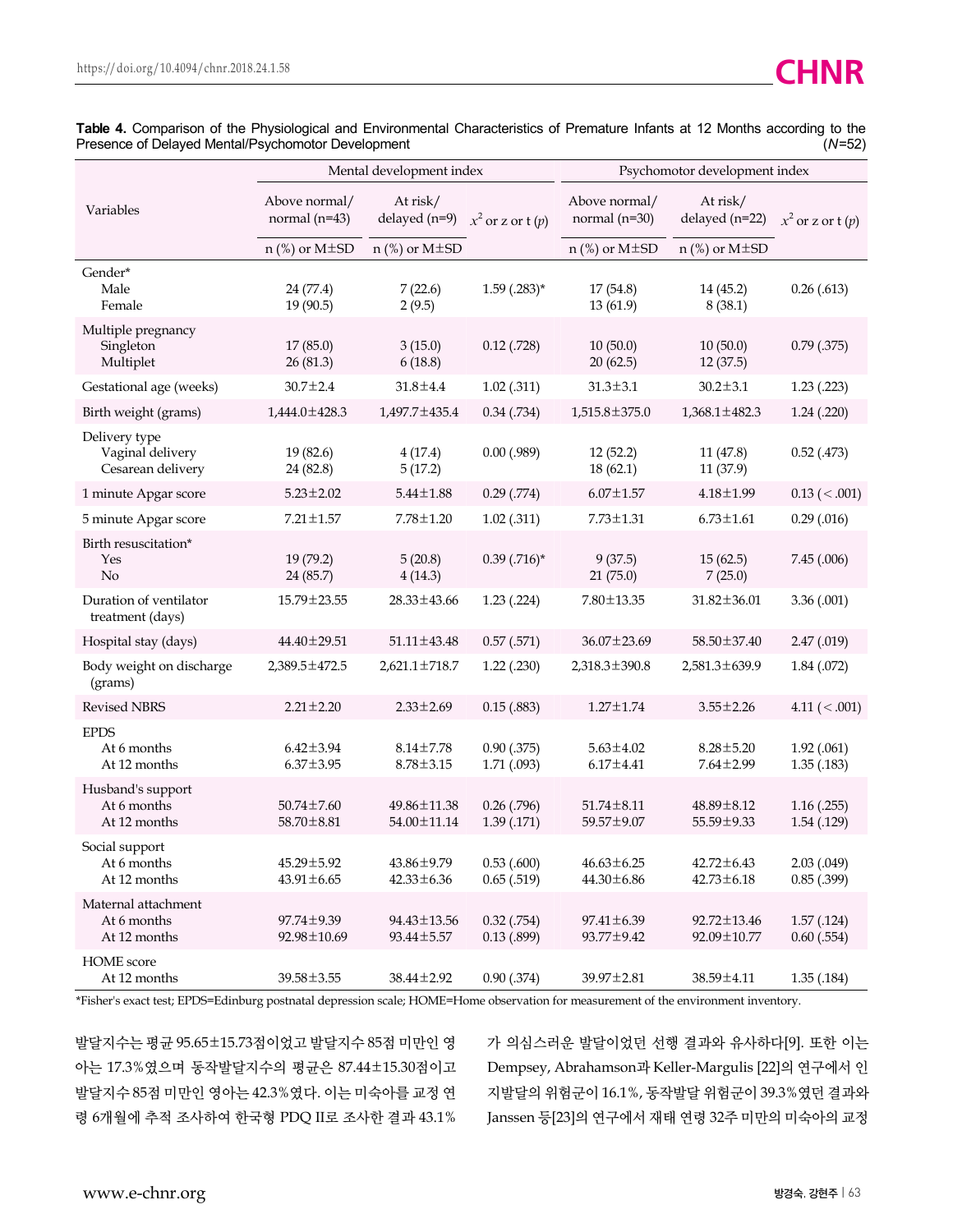| Table 5. Correlations of Environmental Characteristics and the Bayley Development Index at 12 and 24 Months                                                                                                                                               | 1    | $\sim$        | 3                 | 4                                      | LŊ                                                       | $\circ$                                  | $\sim$                                                      | $\infty$                                                                                                        | $\circ$                                     | $\overline{10}$                                                                                                                                                                                                                                                                                                     | $\Xi$                                                                                                                                | $\overline{c}$                                                                                                                                                                                                                                                                                                                                                                                                                                                                                                                        | $\mathfrak{L}$                                                                                                                                                        | $\overline{14}$                                                     | 15                                          | $\mathfrak{I}$                                                     | $\overline{17}$                                                                                                                         | $(N=31)$<br>$18\,$                                                                                            |
|-----------------------------------------------------------------------------------------------------------------------------------------------------------------------------------------------------------------------------------------------------------|------|---------------|-------------------|----------------------------------------|----------------------------------------------------------|------------------------------------------|-------------------------------------------------------------|-----------------------------------------------------------------------------------------------------------------|---------------------------------------------|---------------------------------------------------------------------------------------------------------------------------------------------------------------------------------------------------------------------------------------------------------------------------------------------------------------------|--------------------------------------------------------------------------------------------------------------------------------------|---------------------------------------------------------------------------------------------------------------------------------------------------------------------------------------------------------------------------------------------------------------------------------------------------------------------------------------------------------------------------------------------------------------------------------------------------------------------------------------------------------------------------------------|-----------------------------------------------------------------------------------------------------------------------------------------------------------------------|---------------------------------------------------------------------|---------------------------------------------|--------------------------------------------------------------------|-----------------------------------------------------------------------------------------------------------------------------------------|---------------------------------------------------------------------------------------------------------------|
| Variables                                                                                                                                                                                                                                                 |      |               |                   |                                        |                                                          |                                          |                                                             |                                                                                                                 |                                             |                                                                                                                                                                                                                                                                                                                     |                                                                                                                                      |                                                                                                                                                                                                                                                                                                                                                                                                                                                                                                                                       |                                                                                                                                                                       |                                                                     |                                             |                                                                    |                                                                                                                                         |                                                                                                               |
|                                                                                                                                                                                                                                                           | r(p) | r (p)         | r (p)             | r (p)                                  | $\mathfrak{a}(q)$                                        | $\mathfrak{r}(\mathfrak{p})$             | $\mathfrak{a}(p)$                                           | $\vec{a}$                                                                                                       | $\mathfrak{a}$                              | $\mathfrak{r}(\mathfrak{p})$                                                                                                                                                                                                                                                                                        | $\mathfrak{p}$                                                                                                                       | $\mathfrak{g}$                                                                                                                                                                                                                                                                                                                                                                                                                                                                                                                        | $\mathfrak{p}$                                                                                                                                                        | r(p)                                                                | $\mathfrak{p}$                              | $\mathfrak{g}$ $\mathfrak{g}$                                      | $\mathbf{r}(\mathbf{p})$                                                                                                                | r (p)                                                                                                         |
| ICIM<br>I                                                                                                                                                                                                                                                 |      | 350<br>(.054) | $.362*$<br>(.045) |                                        |                                                          |                                          |                                                             |                                                                                                                 |                                             |                                                                                                                                                                                                                                                                                                                     | (850, )                                                                                                                              |                                                                                                                                                                                                                                                                                                                                                                                                                                                                                                                                       |                                                                                                                                                                       | (0.064)                                                             |                                             |                                                                    | $101$<br>$588$                                                                                                                          |                                                                                                               |
| at 12 months                                                                                                                                                                                                                                              |      |               |                   |                                        |                                                          |                                          |                                                             |                                                                                                                 |                                             |                                                                                                                                                                                                                                                                                                                     |                                                                                                                                      |                                                                                                                                                                                                                                                                                                                                                                                                                                                                                                                                       |                                                                                                                                                                       |                                                                     |                                             |                                                                    |                                                                                                                                         |                                                                                                               |
| at 24 months<br><b>NDI</b><br>2                                                                                                                                                                                                                           |      |               | (351)             | $73.80$<br>$7.80$<br>$4.50$<br>$-1.00$ | $-192$<br>$-215$<br>$-215$<br>$-183$<br>$-183$<br>$-183$ | $(473)$<br>$(473)$<br>$(329)$            | $-412$<br>$(021)$<br>$-388$<br>$(031)$<br>$-213$<br>$(030)$ | $(126$<br>$(.539)$<br>$.088$<br>$(.668)$                                                                        | $(154)$<br>$(162)$<br>$(163)$<br>$(160)$    | $\begin{array}{l} 11.03 \\[-4pt] 13.03 \\[-4pt] 14.03 \\[-4pt] 14.03 \\[-4pt] 14.03 \\[-4pt] 14.03 \\[-4pt] 14.03 \\[-4pt] 14.03 \\[-4pt] 14.03 \\[-4pt] 14.03 \\[-4pt] 14.03 \\[-4pt] 14.03 \\[-4pt] 14.03 \\[-4pt] 14.03 \\[-4pt] 14.03 \\[-4pt] 14.03 \\[-4pt] 14.03 \\[-4pt] 14.03 \\[-4pt] 14.03 \\[-4pt] 14.$ |                                                                                                                                      |                                                                                                                                                                                                                                                                                                                                                                                                                                                                                                                                       | $179$<br>$382*$<br>$382*$<br>$382*$<br>$382*$<br>$382*$<br>$382*$<br>$382*$<br>$382*$<br>$382*$<br>$382*$<br>$382*$<br>$382*$<br>$382*$<br>$382*$<br>$382*$<br>$382*$ | $.714^*$ $< .001$                                                   | $172$<br>$(355)$<br>$(355)$<br>$(355)$      | $(155$<br>$(404)$<br>$(39)$ *<br>$(026)$                           | .377                                                                                                                                    | $122$<br>$(513)$<br>$40\%$<br>$(02)$                                                                          |
| at 12 months<br>ppi<br>3                                                                                                                                                                                                                                  |      |               |                   | $.436*$<br>$(014)$                     |                                                          | $-142$<br>(447)                          |                                                             | (0.554)                                                                                                         |                                             |                                                                                                                                                                                                                                                                                                                     |                                                                                                                                      |                                                                                                                                                                                                                                                                                                                                                                                                                                                                                                                                       |                                                                                                                                                                       | (744)                                                               | (0.722)                                     |                                                                    | (865 <sup>-</sup> )<br>660'-                                                                                                            |                                                                                                               |
| ppI<br>4                                                                                                                                                                                                                                                  |      |               |                   |                                        |                                                          |                                          |                                                             |                                                                                                                 |                                             |                                                                                                                                                                                                                                                                                                                     |                                                                                                                                      |                                                                                                                                                                                                                                                                                                                                                                                                                                                                                                                                       |                                                                                                                                                                       |                                                                     |                                             |                                                                    |                                                                                                                                         |                                                                                                               |
| at 24 months                                                                                                                                                                                                                                              |      |               |                   |                                        | $-333$<br>$(096)$                                        |                                          |                                                             |                                                                                                                 |                                             |                                                                                                                                                                                                                                                                                                                     |                                                                                                                                      |                                                                                                                                                                                                                                                                                                                                                                                                                                                                                                                                       |                                                                                                                                                                       |                                                                     |                                             |                                                                    |                                                                                                                                         |                                                                                                               |
| at 6 months<br><b>EPDS</b><br>Б                                                                                                                                                                                                                           |      |               |                   |                                        |                                                          | $-0.53$<br>$(500, -200)$<br>$(80, -100)$ | $(700)$<br>$(517)$<br>$(007)$                               |                                                                                                                 | $(107)$<br>$(-568)$<br>$(-568)$<br>$(-573)$ |                                                                                                                                                                                                                                                                                                                     |                                                                                                                                      |                                                                                                                                                                                                                                                                                                                                                                                                                                                                                                                                       |                                                                                                                                                                       |                                                                     | $-0.85$<br>$(649)$<br>$-0.205$<br>$-0.314)$ | $\begin{array}{c} 104 \\ 1578 \\ -115 \\ -094 \\ -047 \end{array}$ | $(459)$<br>140<br>140<br>140                                                                                                            |                                                                                                               |
| <b>EPDS</b><br>$\circ$                                                                                                                                                                                                                                    |      |               |                   |                                        |                                                          |                                          |                                                             |                                                                                                                 |                                             |                                                                                                                                                                                                                                                                                                                     |                                                                                                                                      |                                                                                                                                                                                                                                                                                                                                                                                                                                                                                                                                       |                                                                                                                                                                       |                                                                     |                                             |                                                                    |                                                                                                                                         |                                                                                                               |
| at 12 months                                                                                                                                                                                                                                              |      |               |                   |                                        |                                                          |                                          | $647*$<br>$< .001$ )<br>1                                   |                                                                                                                 |                                             |                                                                                                                                                                                                                                                                                                                     |                                                                                                                                      |                                                                                                                                                                                                                                                                                                                                                                                                                                                                                                                                       |                                                                                                                                                                       |                                                                     |                                             |                                                                    |                                                                                                                                         |                                                                                                               |
| at 24 months<br><b>EPDS</b><br>$\sim$                                                                                                                                                                                                                     |      |               |                   |                                        |                                                          |                                          |                                                             | $\begin{array}{c}\n 109 \\  .597 \\  .682\n\end{array}\n \begin{array}{c}\n 106 \\  .724 \\  .176\n\end{array}$ | $-400*$<br>$(.026)$<br>$-407*$<br>$(.023)$  | $-302$<br>$(-099)$<br>$-530$ <sup>*</sup><br>$(-002)$                                                                                                                                                                                                                                                               | $(350 - 130)$<br>$(350 - 130)$<br>$(350 - 130)$<br>$(350 - 130)$<br>$(350 - 130)$<br>$(350 - 130)$<br>$(350 - 130)$<br>$(350 - 130)$ | $\begin{array}{l} 100 \rightarrow 0 \\ 120 \rightarrow 0 \\ 140 \rightarrow 0 \\ 150 \rightarrow 0 \\ 160 \rightarrow 0 \\ 170 \rightarrow 0 \\ 180 \rightarrow 0 \\ 190 \rightarrow 0 \\ 100 \rightarrow 0 \\ 100 \rightarrow 0 \\ 100 \rightarrow 0 \\ 100 \rightarrow 0 \\ 100 \rightarrow 0 \\ 100 \rightarrow 0 \\ 100 \rightarrow 0 \\ 100 \rightarrow 0 \\ 100 \rightarrow 0 \\ 100 \rightarrow 0 \\ 100 \rightarrow 0 \\ 100 \rightarrow 0 \\ 100 \rightarrow 0 \\ 100 \rightarrow 0 \\ 100 \rightarrow 0 \\ 100 \rightarrow$ | $-304$<br>$(-097)$<br>$-46*$<br>$(-02)$                                                                                                                               | 395*<br>(046)<br>(046)<br>(396)<br>(159)<br>(159)<br>(159)<br>(159) |                                             |                                                                    | (592)<br>1994 - 1950 -<br>1966 - 1975 - 1980 - 1980 - 1980 - 1980 - 1980 - 1980 - 1980 - 1980 - 1980 - 1980 - 1980 - 1980 - 1980 - 1980 |                                                                                                               |
| EH<br>$^{\circ}$                                                                                                                                                                                                                                          |      |               |                   |                                        |                                                          |                                          |                                                             |                                                                                                                 |                                             |                                                                                                                                                                                                                                                                                                                     |                                                                                                                                      |                                                                                                                                                                                                                                                                                                                                                                                                                                                                                                                                       |                                                                                                                                                                       |                                                                     |                                             |                                                                    |                                                                                                                                         |                                                                                                               |
| at 6 months                                                                                                                                                                                                                                               |      |               |                   |                                        |                                                          |                                          |                                                             |                                                                                                                 | $715*$<br>$(<.001)$<br>1                    |                                                                                                                                                                                                                                                                                                                     |                                                                                                                                      |                                                                                                                                                                                                                                                                                                                                                                                                                                                                                                                                       | (748)                                                                                                                                                                 |                                                                     |                                             |                                                                    |                                                                                                                                         |                                                                                                               |
| at 12 months<br>HS<br>G                                                                                                                                                                                                                                   |      |               |                   |                                        |                                                          |                                          |                                                             |                                                                                                                 |                                             | $405*$<br>$(040)$<br>$767*$<br>$(040)$                                                                                                                                                                                                                                                                              | $(804 * \n(601) \n769* \n769* \n(-001)$                                                                                              |                                                                                                                                                                                                                                                                                                                                                                                                                                                                                                                                       | $.400*$<br>$(.026)$                                                                                                                                                   | (360)                                                               |                                             |                                                                    |                                                                                                                                         |                                                                                                               |
| 10 HS                                                                                                                                                                                                                                                     |      |               |                   |                                        |                                                          |                                          |                                                             |                                                                                                                 |                                             | $\overline{ }$                                                                                                                                                                                                                                                                                                      |                                                                                                                                      |                                                                                                                                                                                                                                                                                                                                                                                                                                                                                                                                       |                                                                                                                                                                       |                                                                     |                                             |                                                                    |                                                                                                                                         |                                                                                                               |
| at 24 months                                                                                                                                                                                                                                              |      |               |                   |                                        |                                                          |                                          |                                                             |                                                                                                                 |                                             |                                                                                                                                                                                                                                                                                                                     | $.453*$<br>(.020)                                                                                                                    | $.569*$<br>(.001)                                                                                                                                                                                                                                                                                                                                                                                                                                                                                                                     | (600)                                                                                                                                                                 | (169)                                                               |                                             |                                                                    | (760)                                                                                                                                   |                                                                                                               |
| at 6 months<br>$\infty$<br>$\Box$                                                                                                                                                                                                                         |      |               |                   |                                        |                                                          |                                          |                                                             |                                                                                                                 |                                             |                                                                                                                                                                                                                                                                                                                     |                                                                                                                                      | $0.839*$<br>$0.001$                                                                                                                                                                                                                                                                                                                                                                                                                                                                                                                   | (259)                                                                                                                                                                 | (0.037)                                                             | 204<br>317)<br>267                          |                                                                    | (658)                                                                                                                                   |                                                                                                               |
| at 12 months<br>99<br>12                                                                                                                                                                                                                                  |      |               |                   |                                        |                                                          |                                          |                                                             |                                                                                                                 |                                             |                                                                                                                                                                                                                                                                                                                     |                                                                                                                                      |                                                                                                                                                                                                                                                                                                                                                                                                                                                                                                                                       | $613*$                                                                                                                                                                | (188)                                                               | (147)                                       |                                                                    | $-045$<br>(.809)                                                                                                                        | $(89, 636)$<br>$(0.59, 0.59)$<br>$(0.59, 0.59)$                                                               |
| at 24 months<br>99<br>13                                                                                                                                                                                                                                  |      |               |                   |                                        |                                                          |                                          |                                                             |                                                                                                                 |                                             |                                                                                                                                                                                                                                                                                                                     |                                                                                                                                      |                                                                                                                                                                                                                                                                                                                                                                                                                                                                                                                                       | $\frac{1}{1}$                                                                                                                                                         | $.362$<br>$(.069)$                                                  | (0.014)                                     | $-630*$<br>$< .001$                                                |                                                                                                                                         |                                                                                                               |
| 14 MA                                                                                                                                                                                                                                                     |      |               |                   |                                        |                                                          |                                          |                                                             |                                                                                                                 |                                             |                                                                                                                                                                                                                                                                                                                     |                                                                                                                                      |                                                                                                                                                                                                                                                                                                                                                                                                                                                                                                                                       |                                                                                                                                                                       |                                                                     | $737*$<br>$< .001)$                         | (100) ><br>$.676*$                                                 | $-106$<br>$(0.569)$<br>$(0.304)$                                                                                                        | 338 386 31 32 32 33 34 35 36 37 38 39 30 31 32 33 34 35 36 37 38 39 30 31 31 32 32 33 34 35 35 35 35 35 35 35 |
| at 12 months<br>at 6 months<br>15 MA                                                                                                                                                                                                                      |      |               |                   |                                        |                                                          |                                          |                                                             |                                                                                                                 |                                             |                                                                                                                                                                                                                                                                                                                     |                                                                                                                                      |                                                                                                                                                                                                                                                                                                                                                                                                                                                                                                                                       |                                                                                                                                                                       |                                                                     |                                             | 0.001<br>$.904*$                                                   | .254<br>169)                                                                                                                            |                                                                                                               |
| at 24 months<br>16 MA                                                                                                                                                                                                                                     |      |               |                   |                                        |                                                          |                                          |                                                             |                                                                                                                 |                                             |                                                                                                                                                                                                                                                                                                                     |                                                                                                                                      |                                                                                                                                                                                                                                                                                                                                                                                                                                                                                                                                       |                                                                                                                                                                       |                                                                     |                                             |                                                                    | 218<br>238                                                                                                                              |                                                                                                               |
| at 12 months<br>17 HOME                                                                                                                                                                                                                                   |      |               |                   |                                        |                                                          |                                          |                                                             |                                                                                                                 |                                             |                                                                                                                                                                                                                                                                                                                     |                                                                                                                                      |                                                                                                                                                                                                                                                                                                                                                                                                                                                                                                                                       |                                                                                                                                                                       |                                                                     |                                             |                                                                    | $\overline{ }$                                                                                                                          | $662*$<br>$(-1001)$                                                                                           |
| at 24 months<br>18 HOME                                                                                                                                                                                                                                   |      |               |                   |                                        |                                                          |                                          |                                                             |                                                                                                                 |                                             |                                                                                                                                                                                                                                                                                                                     |                                                                                                                                      |                                                                                                                                                                                                                                                                                                                                                                                                                                                                                                                                       |                                                                                                                                                                       |                                                                     |                                             |                                                                    |                                                                                                                                         |                                                                                                               |
| *p<.05; MDI=Mental development index; PDI=Psychomotor development index; EPDS=Edinburg postnatal depression scale; HS=Husband's support; SS=Social support; MA=Maternal<br>attachment; HOME=Home observation for measurement of the environment inventory |      |               |                   |                                        |                                                          |                                          |                                                             |                                                                                                                 |                                             |                                                                                                                                                                                                                                                                                                                     |                                                                                                                                      |                                                                                                                                                                                                                                                                                                                                                                                                                                                                                                                                       |                                                                                                                                                                       |                                                                     |                                             |                                                                    |                                                                                                                                         |                                                                                                               |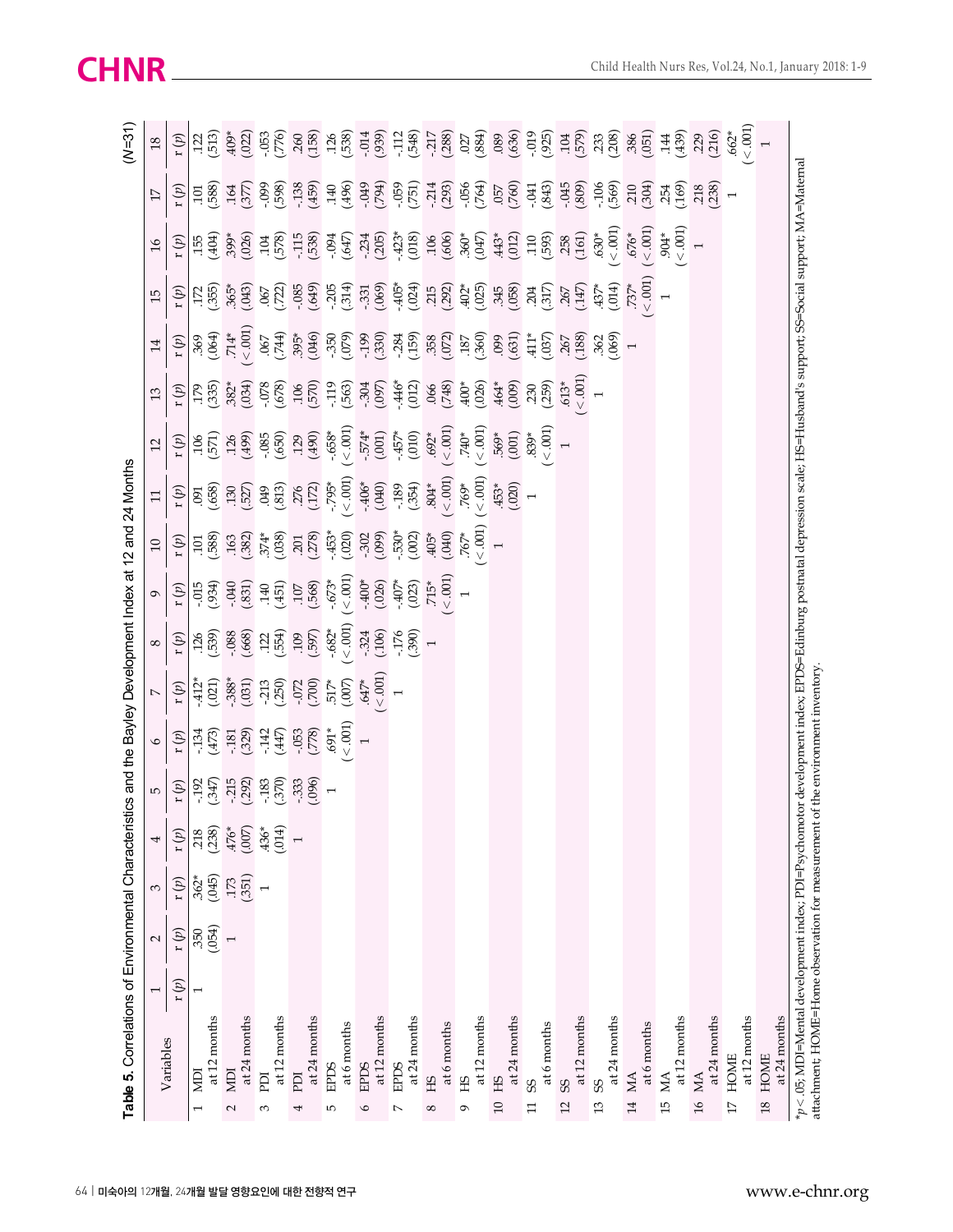연령 12개월 동작발달지수의 평균이 74.3±12.9점이었고 발달지 연 위험군이 43.3%, 교정 연령 24개월의 발달지연 위험군이 32.7% 였던 결과와 비교할 만하다. 반면 재태 연령 24주에서 35주 사이의 미숙아를 대상으로 한 Gasparini 등[24]의 연구에서 인지발달지 수가 103.9±12.4점, 동작발달지수가 92.8±10.5점인 것과는 차이 가 있다. 이는 미숙아 중 초극소저체중 출생아만을 대상으로 한 경 우에서는 발달지수가 좀 더 낮았던 것과 같이[2,3] 연구대상 미숙 아 간에 발달 장애의 중요한 예후인자인 재태 연령과 출생 시 체중 의 차이가 매우 다양하기 때문으로 볼 수 있으므로 추후 재태 연령 이나 출생 시 체중을 세분화하여 발달지수의 차이를 확인해 볼 필요 가 있다. 또한 2006년 이후 인지영역과 언어영역이 구분된 BSID-III가 나오면서 기존의 BSID-II의 발달지수와 차이가 있는 점을 참 고해야 할 것이다[24,25]. 현재 국내에서는 한국판 BSID-III 표준 화를 위한 예비연구가 실시되고 있으므로[26] 향후에는 한국판 BSID-III 검사를 활용하여 미숙아의 인지영역과 언어영역의 발달 지수를 구분하여 살펴볼 수 있을 것이다.

또한 본 연구에서 미숙아의 24개월 발달을 추적 조사한 결과 인 지발달지수의 평균은 12개월 95.65±15.73점에 비해 100.96±15.30 점으로 상승하였고 발달지수 85점 미만인 경우 12개월 17.3%에 서 5.7%로 감소하였으며, 동작발달지수의 평균은 12개월 87.44± 15.30점에서 87.94±14.33점으로 약간 상승하였고, 발달지수 85점 미만인 경우도 12개월 42.3%에서 41.9%로 감소하였다. 이러한 인 지발달과 동작발달의 지연이 감소되는 경향은 미숙아의 장기적 발 달 증진의 가능성과 더불어 미숙아의 발달에 대한 장기적 집중 관 찰 또한 중요함을 시사하는 결과라고 할 수 있다.

또한 미숙아의 12개월에 발달지수가 85점 이상인 경우를 정상 발달군으로, 85점 미만인 경우을 발달지연군으로 나누어 두 군간 유의한 차이를 보이는 변수를 확인한 결과, 인지발달에서는 두 군 간 유의한 차이를 보이는 변수가 없었다. 그러나 동작발달에서는 1분과 5분의 아프가 점수가 정상발달군에 비해 발달지연군에서 유 의하게 낮았고, 출생 시 심폐소생술을 더 많이 시행하였으며, 인공 호흡기 삽입 일수와 재원기간이 더 길었다. 또한 revised NBRS 점 수가 발달지연군에서 더 높아 출생 시의 생리적 요인이 출생 후 6 개월뿐만 아니라[9] 12개월 시기까지도 발달에 유의한 영향을 미 침을 알 수 있다. 또한 이는 재태 연령을 포함하여 5분 아프가 점수, 출생 시 최초로 시행한 동맥혈 가스분석 상 pH 등 미숙아의 주산기 및 신생아기 특성이 뇌신경발달의 예후에 영향을 미친다는 선행연 구의 결과와 유사하다[3]. 이러한 결과들은 출생 전후의 미숙아의 신경생리적 위험도와 질환의 중등도가 심각한 경우에 12개월 이후 대근육 및 소근육 운동과 같은 동작발달 지연의 가능성이 있음을 시사하므로 미숙아의 신경생리적 위험도를 평가하여 동작발달 상 태를 지속적으로 모니터링하고 필요 시 조기에 동작발달 증진을 위한 치료적 중재가 실시될 필요가 있다고 생각된다. 그 외 동작발 달에 있어 영아의 6개월 시점에 어머니가 지각하는 사회적 지지 정 도가 12개월의 정상발달군에 비해 발달지연군에서 유의하게 낮았 는데 미숙아의 퇴원 후 가정에서 주양육을 담당하는 어머니에게 있어 적절하고 충분한 사회적 지지가 조기에 제공되는 것이 필요 함을 나타낸다. 또한 향후에는 미숙아의 퇴원 후 간호중재로 사회 적 지지를 제공하였을 때 산후 우울, 양육 스트레스와 같은 어머니 의 심리적 변인의 변화뿐 아니라 미숙아의 발달에 미치는 영향을 장기 종단적으로 평가할 필요가 있겠다.

본 연구에서 24개월 산후 우울은 6개월, 12개월 산후 우울과 유 의한 정적 상관관계를 보였으며 미숙아의 12개월과 24개월의 인 지발달지수와는 유의한 부적 상관관계를 나타냈다. 이는 어머니의 초기 산후 우울은 영아와의 긍정적 상호작용과 양육 참여에 영향 을 미쳐 자녀의 신체적 건강 문제 뿐 아니라 정서적, 인지적 발달에 도 부정적 영향을 미친다는 선행연구의 결과[6]와 유사하며 이는 미숙아 어머니에게서도 동일하게 나타남을 보여주는 결과이다. 특히 미숙아 어머니는 만삭아 어머니에 비해 높은 수준의 우울을 경험하며 미숙아의 장애가 있는 경우 우울이 더 높아[27] 발달지연 의 위험이 있는 미숙아뿐만 아니라 미숙아 어머니에 대한 심리적 중재의 개입이 요구된다. 또한 24개월 어머니가 지각한 남편의 지 지는 6개월, 12개월 남편의 지지와 유의한 정적 상관관계가 있었고 6개월, 24개월의 산후 우울과는 유의한 부적 상관관계가 있었으므 로 산후 우울 감소를 위한 중재의 하나로서 미숙아 아버지의 역할 과 지지를 위한 교육의 마련도 영아기 초기부터 이루어져야 하겠 다. 마찬가지로 24개월 어머니가 지각한 사회적 지지도 12개월의 사회적 지지, 24개월의 남편 지지와 유의한 정적 상관관계, 24개월 의 산후 우울과 유의한 부적 상관관계가 있었으며 24개월의 인지 발달과 유의한 정적 상관관계를 보였으므로 미숙아의 최적의 발달 증진을 위해서는 미숙아와 부모를 위한 가족 중심의 접근에서 나 아가 미숙아 가정을 지지할 수 있는 다양한 사회 전반에 시스템의 마련과 네트워크 구축이 필요하다고 생각된다.

그리고 24개월의 모아 애착은 6개월, 12개월의 모아 애착 정도 와 유의한 정적 상관관계가 있었으며 24개월의 산후 우울과는 유 의한 부적 상관관계를 보였고 나아가 24개월의 인지발달과 유의한 정적 상관관계를 나타냈다. 이는 영아기 초기의 모아 애착이 이후 의 모아 애착 형성에 있어 중요하며 산후 우울과 같은 어머니의 심 리적 변인이 애착 형성에 있어 중요함을 다시금 보여주는 결과이 다[9]. 또한 모아 애착이 잘 형성된 경우 미숙아의 인지발달에 긍정 적 영향을 끼칠 수 있으므로 미숙아 발달을 위한 중재에서는 모아 애착 증진을 위한 내용 구성이 요구된다[28].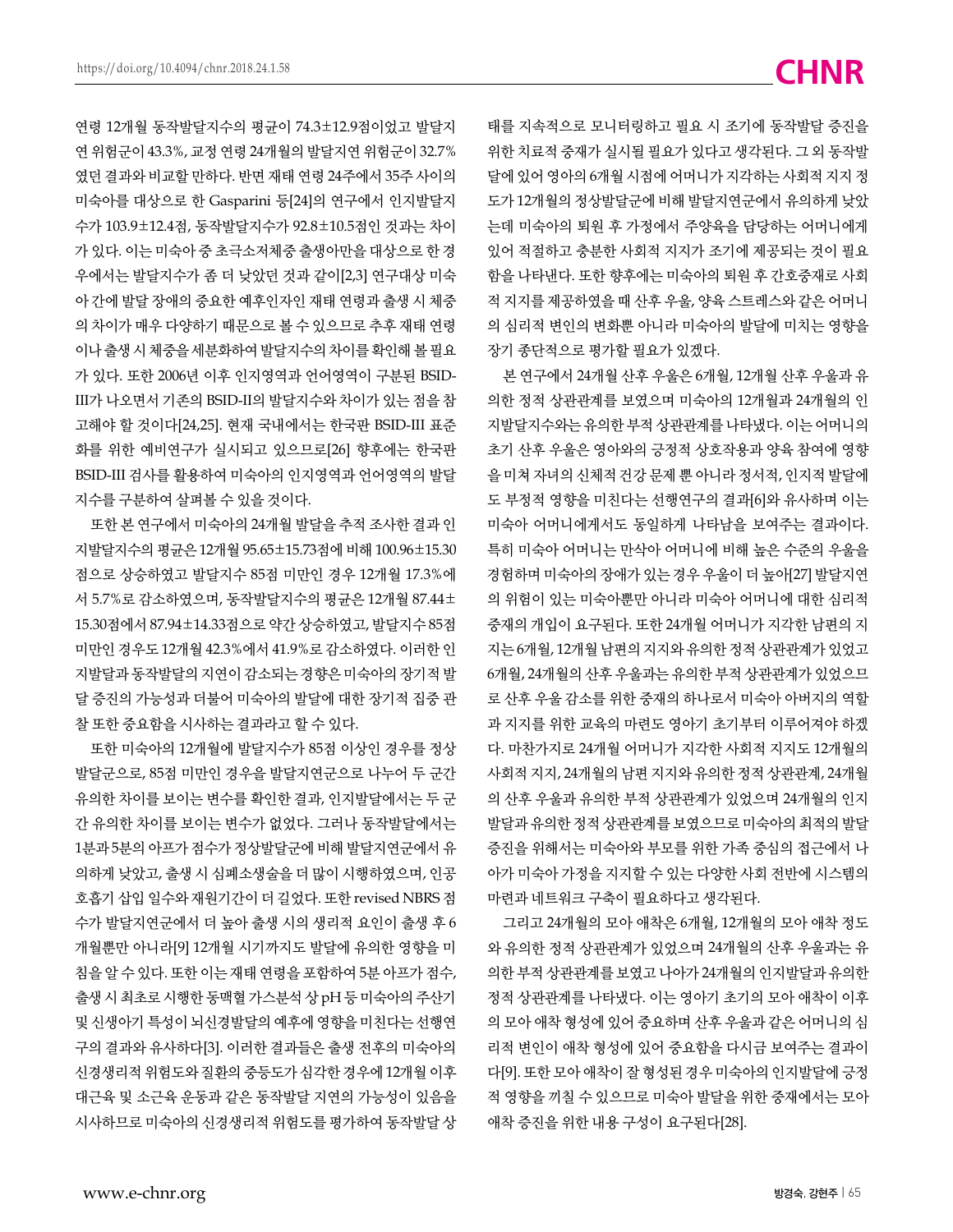마지막으로 환경 조직, 적절한 장난감의 구비, 일상생활에서 주 는 자극의 다양성, 어머니의 참여도, 자녀 행동에 대한 수용성, 정 서적 반응, 언어적 반응 등을 통합적으로 관찰하여 평가한 24개월 가정양육환경은 12개월의 가정양육환경, 24개월의 인지발달지수 와 유의한 정적 상관관계가 있었으며 24개월의 인지발달지수는 24개월의 동작발달지수와 유의한 정적 상관관계가 있었다. 가정 양육환경은 아동의 인지발달에 영향을 미치고[29], 어머니의 교육 정도는 어머니가 조성하는 양육환경에 영향을 미치므로[30], 어머 니가 가정양육환경에 대해 관심을 가지고 긍정적인 양육 환경 조 성에 참여할 수 있도록 가정양육환경에 대한 모니터링과 교육이 영아기부터 이루어지도록 해야 할 것이다.

본 연구는 일부 지역의 미숙아를 대상으로 하였으며 추적 조사 에 따른 대상자의 탈락으로 연구대상자의 수가 제한적이어서 연구 결과를 일반화하기에는 무리가 있다. 그러나 미숙아의 발달을 2년 에 걸쳐 전향적으로 조사하였으며 미숙아의 임상적 특성 외에도 어머니의 심리적 변인을 포함한 미숙아의 환경 변인이 미숙아의 추후 발달에 어떠한 관련이 있는지를 전향적으로 확인하고자 시도 되었다는 데에 의의가 있다. 본 연구의 결과는 미숙아 발달지연의 위험을 감소하기 위한 조기 간호중재 개입의 중요성을 다시금 확 인하고 어머니 대상 심리적 변인에 대한 중재 뿐 아니라 가족 중심 적 접근법, 그리고 나아가 사회적 지지를 위한 네트워크 구축 등 미 숙아의 발달 증진을 위한 구체적인 중재 전략 마련의 기초자료를 제공하는 데 기여할 수 있을 것이다.

# **결 론**

본 연구는 미숙아로 출생하여 신생아 중환자실에서 입원치료를 받은 영아의 12개월과 24개월의 발달 상태를 확인하고 관련 요인 을 탐색하기 위한 전향적 종단연구이다. 본 연구결과 미숙아의 12 개월 동작발달에서 정상발달군과 발달지연군 간에 1분 아프가 점 수, 5분 아프가 점수, 출생 시 심폐소생술 여부, 인공호흡기 삽입 일 수, 재원일수, revised NBRS 점수가 유의한 차이가 있음이 확인되 었다. 또한 영아기 초기 어머니의 산후 우울, 사회적 지지, 모아 애 착 및 가정양육환경은 교정 연령 24개월의 인지발달과 유의한 상 관관계를 보였으며 교정 연령 24개월의 인지발달은 또한 24개월 의 동작발달과 유의한 상관관계를 나타내었다. 본 연구결과를 통 하여 미숙아의 발달지연 위험을 감소시키고 최적의 발달 증진을 도모하기 위해서는 미숙아 퇴원 후 영아기 초기에 어머니 대상 심 리적 변인에 대한 중재, 가족 중심적 접근법뿐 아니라 나아가 사회 적 지지를 위한 네트워크 구축을 통한 조기 간호중재 개입이 필요 함을 시사하였다.

### Conflict of interest

No potential or any existing conflict of interest relevant to this article was reported.

# **REFERENCES**

1. Statistics Korea. 2016 Annual report on live births and deaths statistics [Internet]. Daejeon: Statistics Korea; 2015 [cited 2016 February 15]. Available from:

http://kostat.go.kr/portal/korea/kor\_nw/2/1/index.board?bm ode=read&bSeq=&aSeq=347963&pageNo=1&rowNum=10&nav Count=10&currPg=&sTarget=title&sTxt=%EC%B6%9C%EC%83 %9D.

2. Hahn WH, Chang JY, Chang YS, Shim KS, Bae CW. Recent trends in neonatal mortality in very low birth weight Korean infants: In comparison with Japan and the USA. Journal of Korean Medical Science. 2011;26(4):467-473.

https://doi.org/10.3346/jkms.2011.26.4.467

- 3. Kang J, Chung DC, Chang YP. Neurodevelopmental outcomes of very low birth weight infants. Journal of the Korean Society of Neonatology. 2006;13(1):121-127.
- 4. Kim S, Song IG, Kim K, Kim YJ, Shin SH, Lee SH, et al. Outpatient follow-up status and neurodevelopmental outcomes of extremely low birth weight infants. Journal of the Korean Society Neonatology. 2012;19(1):17-25.

https://doi.org/10.5385/jksn.2012.19.1.17

- 5. Miller RJ, Sullivan MC, Hawes K, Marks AK. The effects of perinatal morbidity and environmental factors on health status of preterm children at age 12. Journal of Pediatric Nursing. 2009;24(2): 101-114. https://doi.org/10.1016/j.pedn.2008.02.031
- 6. Kim JK, Suh JH, Bae HB. The longitudinal effects of mother's antenatal/postpartum depression and parenting stress on the infant development. Journal of Early Childhood Education & Educare Welfare. 2016;20(4):591-611.
- 7. Hwang HJ, Chung OB. A study on mother's attachment to her infant and related factors. The Korean Journal of the Human Development. 2006;13(4):95-115.
- 8. Kim KE. Maternal perceived social support and parental involvement and their children's cognitive development. The Korean Journal of the Human Development. 2012;19(1):1-17.
- 9. Bang KS, Kang HJ, Lee B, Kwon MK. Prospective study on factors related to development in premature infants at six-months. Child Health Nursing Research. 2016;22(3):199-206. https://doi.org/10.4094/chnr.2016.22.3.199
- 10. Brazy JE, Goldstein RF, Oehler JM, Gustafson KE, Thompson RJ. Nursery neurobiologic risk score: Levels of risk and relationships with nonmedical factors. Journal of Developmental & Behavioral Pediatrics. 1993;14(6):375-380.
- 11. Cho BH, Park HW. The standardization study (1) of Korean Bayley